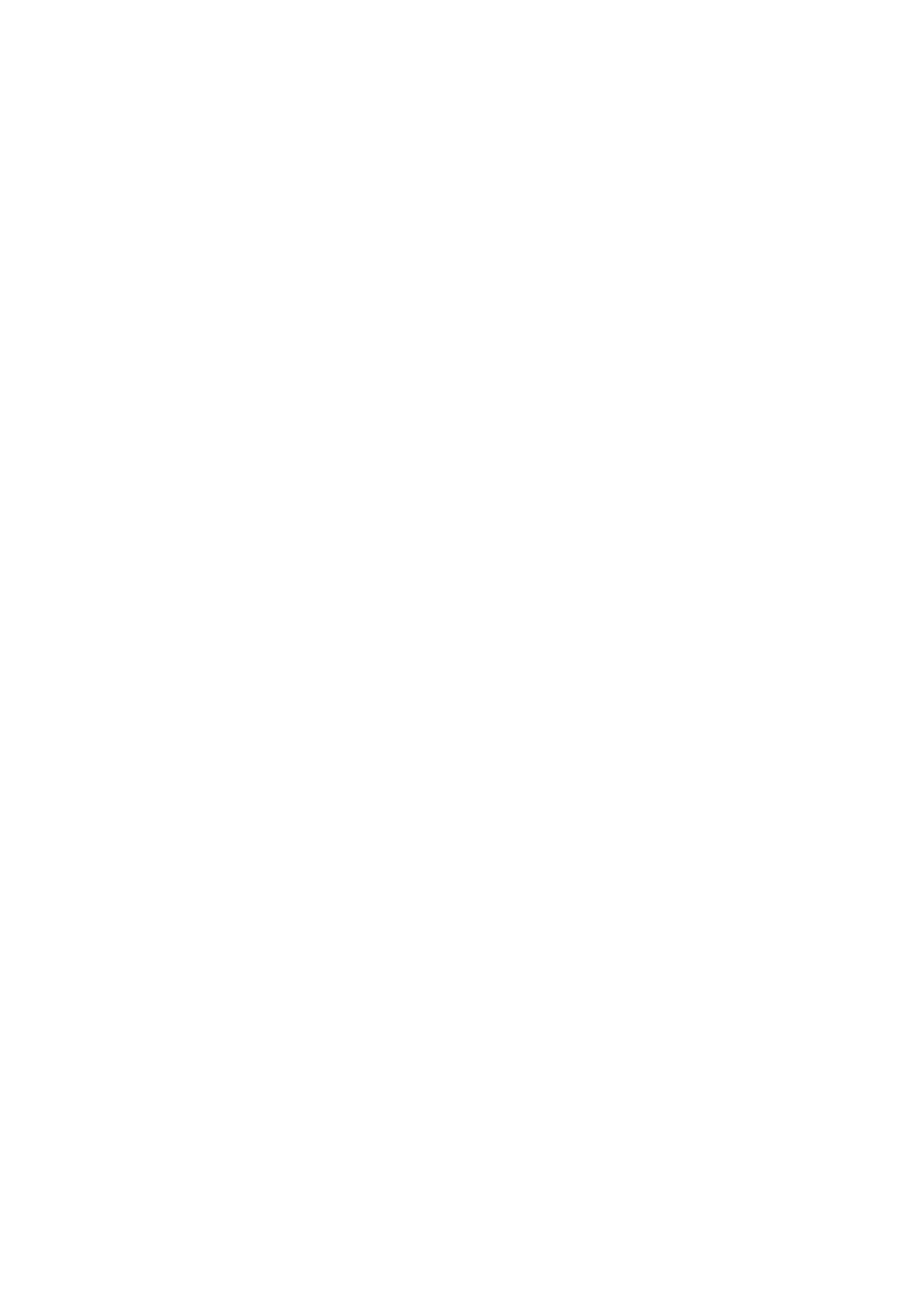### **ANNEX**

#### **CROSS-REFERENCE TABLES FOR AMENDMENTS TO MARPOL ANNEX VI (2021 REVISED MARPOL ANNEX VI)**

#### **Table A: Correlation between paragraph numbers in regulation 2 (Definitions) of the previous MARPOL Annex VI and their corresponding paragraph numbers under the 2021 Revised Annex VI**

| <b>Previous</b>                  |                                        |                                                     |
|----------------------------------|----------------------------------------|-----------------------------------------------------|
| <b>MARPOL</b><br><b>Annex VI</b> | 2021 Revised<br><b>MARPOL Annex VI</b> | <b>Definitions</b>                                  |
| 2.1                              | 2.1.1                                  | Annex                                               |
| 2.2                              | 2.1.2                                  | A similar stage of construction                     |
| 2.3                              | 2.1.3                                  | Anniversary date                                    |
| 2.4                              | 2.1.7                                  | Auxiliary control device                            |
| 2.5                              | 2.1.9                                  | <b>Continuous feeding</b>                           |
| 2.6                              | 2.1.10                                 | Defeat device                                       |
| 2.7                              | 2.1.12                                 | Emission                                            |
| 2.8                              | 2.1.13                                 | Emission control area                               |
| 2.9                              | 2.1.14                                 | Fuel oil                                            |
| 2.10                             | 2.1.15                                 |                                                     |
|                                  |                                        | Gross tonnage<br>Installations                      |
| 2.11<br>2.12                     | 2.1.17<br>2.1.18                       | Installed                                           |
|                                  | 2.1.19                                 |                                                     |
| 2.13                             |                                        | Irrational emission control strategy                |
| 2.14                             | 2.1.21                                 | Marine diesel engine                                |
| 2.15                             | 2.1.23                                 | NO <sub>x</sub> Technical Code                      |
| 2.16                             | 2.1.25                                 | Ozone-depleting substances                          |
| 2.17                             | 2.1.26                                 | Shipboard incineration                              |
| 2.18                             | 2.1.27                                 | Shipboard incinerator                               |
| 2.19                             | 2.1.28                                 | Ships constructed                                   |
| 2.20                             | 2.1.29                                 | Sludge oil                                          |
| 2.21                             | 2.1.31                                 | Tanker (in relation to regulation 15 of this Annex) |
| 2.22                             | 2.2.13                                 | Existing ship                                       |
| 2.23                             | 2.2.18                                 | New ship                                            |
| 2.24                             | 2.2.17                                 | Major conversion                                    |
| 2.25                             | 2.2.5                                  | <b>Bulk carrier</b>                                 |
| 2.26                             | 2.2.14                                 | Gas carrier                                         |
| 2.27                             | 2.2.29                                 | Tanker (in relation to chapter 4 of this Annex)     |
| 2.28                             | 2.2.9                                  | Containership                                       |
| 2.29                             | 2.2.15                                 | General cargo ship                                  |
| 2.30                             | 2.2.22                                 | Refrigerated cargo carrier                          |
| 2.31                             | 2.2.7                                  | <b>Combination carrier</b>                          |
| 2.32                             | 2.2.20                                 | Passenger ship                                      |
| 2.33                             | 2.2.27                                 | Ro-ro cargo ship (vehicle carrier)                  |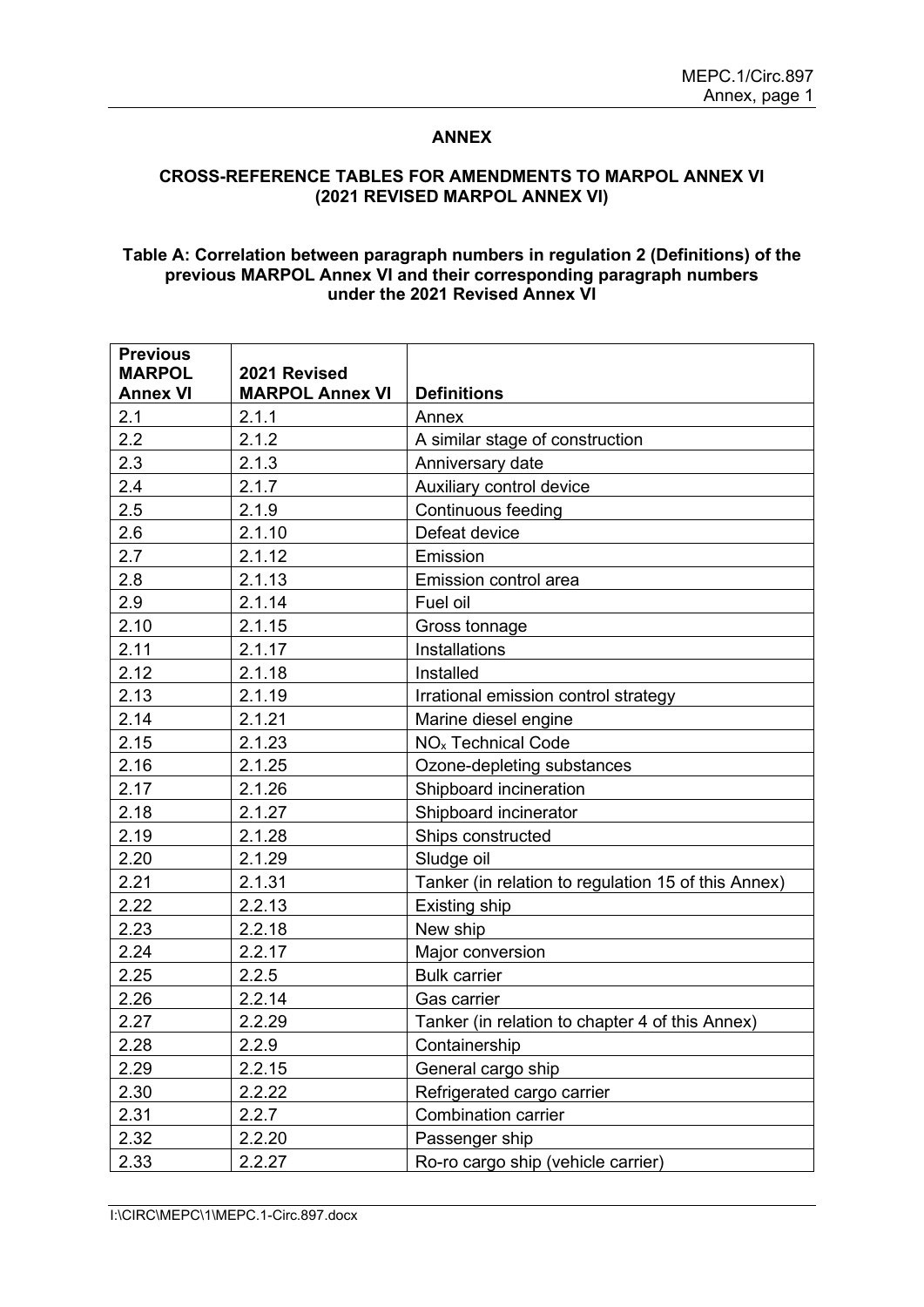| <b>Previous</b><br><b>MARPOL</b><br><b>Annex VI</b> | 2021 Revised<br><b>MARPOL Annex VI</b> | <b>Definitions</b>                            |
|-----------------------------------------------------|----------------------------------------|-----------------------------------------------|
| 2.34                                                | 2.2.26                                 | Ro-ro cargo ship                              |
| 2.35                                                | 2.2.28                                 | Ro-ro passenger ship                          |
| 2.36                                                | 2.2.3                                  | <b>Attained EEDI</b>                          |
| 2.37                                                | 2.2.24                                 | <b>Required EEDI</b>                          |
| 2.38                                                | 2.2.16                                 | <b>LNG</b> carrier                            |
| 2.39                                                | 2.2.11                                 | Cruise passenger ship                         |
| 2.40                                                | 2.2.10                                 | Conventional propulsion                       |
| 2.41                                                | 2.2.19                                 | Non-conventional propulsion                   |
| 2.42                                                | 2.2.21                                 | Polar Code                                    |
| 2.43                                                | 2.2.1                                  | A ship delivered on or after 1 September 2019 |
| 2.44                                                | 2.1.4                                  | Audit                                         |
| 2.45                                                | 2.1.5                                  | <b>Audit Scheme</b>                           |
| 2.46                                                | 2.1.8                                  | Code for Implementation                       |
| 2.47                                                | 2.1.6                                  | <b>Audit Standard</b>                         |
| 2.48                                                | 2.2.6                                  | Calendar year                                 |
| 2.49                                                | 2.2.8                                  | Company                                       |
| 2.50                                                | 2.2.12                                 | Distance travelled                            |
| 2.51                                                | 2.1.11                                 | <b>Electronic Record Book</b>                 |
| 2.52                                                | 2.1.30                                 | Sulphur content of fuel oil                   |
| 2.53                                                | 2.1.20                                 | Low-flashpoint fuel                           |
| 2.54                                                | 2.1.22                                 | <b>MARPOL delivered sample</b>                |
| 2.55                                                | 2.1.16                                 | In-use sample                                 |
| 2.56                                                | 2.1.24                                 | On board sample                               |
| 2.57                                                | 2.1.32                                 | Unmanned non-self-propelled (UNSP) barge      |
| 2.58                                                | 2.2.4                                  | <b>Attained EEXI</b>                          |
| 2.59                                                | 2.2.2                                  | Attained annual operational CII               |
| 2.60                                                | 2.2.25                                 | <b>Required EEXI</b>                          |
| 2.61                                                | 2.2.23                                 | Required annual operational CII               |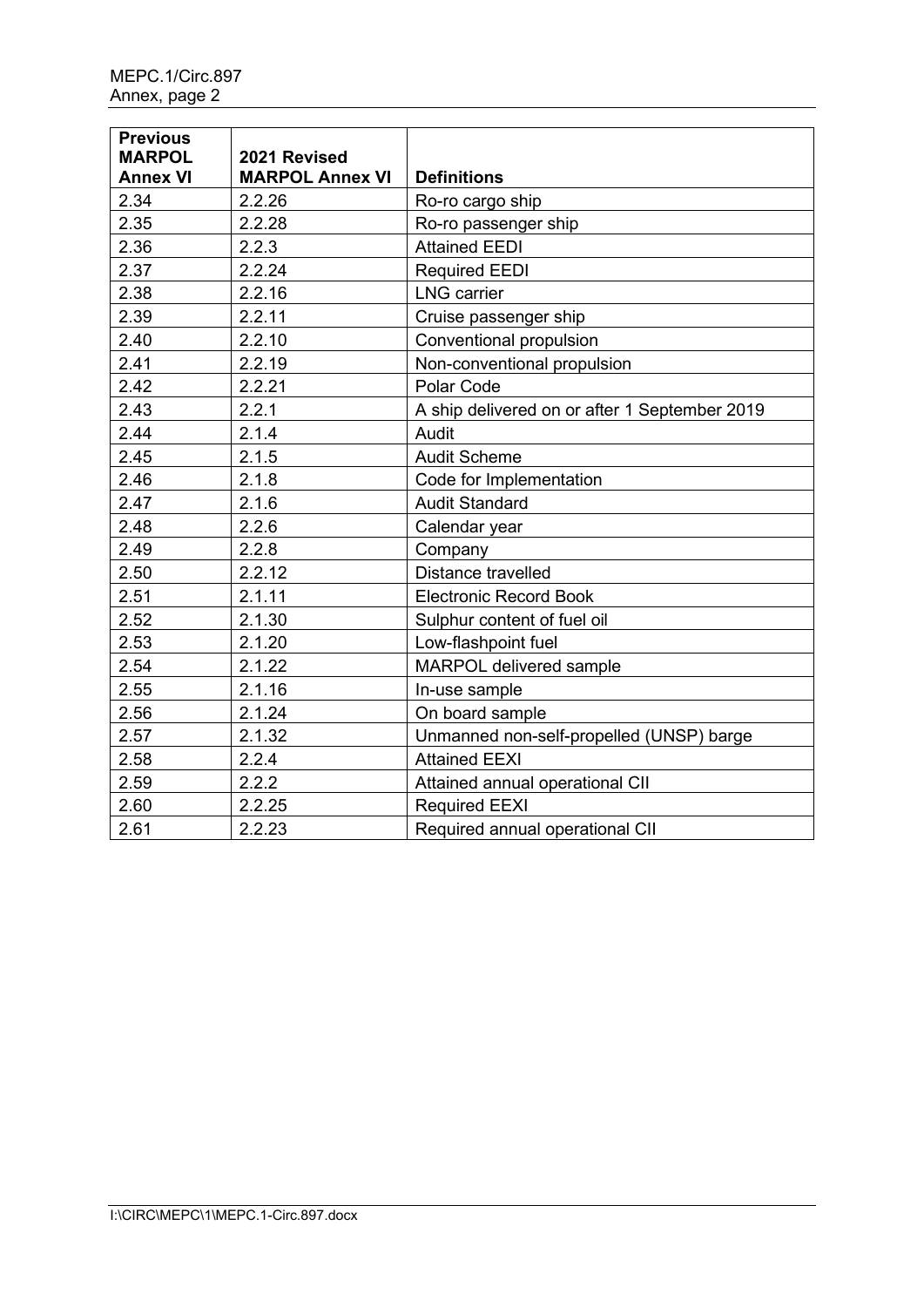## **Table B: Correlation between paragraph numbers in regulation 2 (definitions) of the 2021 Revised MARPOL Annex VI and their corresponding paragraph numbers under the previous MARPOL Annex VI**

| 2021                            |                                  |                                                     |  |
|---------------------------------|----------------------------------|-----------------------------------------------------|--|
| <b>Revised</b><br><b>MARPOL</b> | <b>Previous</b><br><b>MARPOL</b> |                                                     |  |
| <b>Annex VI</b>                 | <b>Annex VI</b>                  | <b>Definitions</b>                                  |  |
| 2.1.1                           | 2.1                              | Annex                                               |  |
| 2.1.2                           | 2.2                              | A similar stage of construction                     |  |
| 2.1.3                           | 2.3                              | Anniversary date                                    |  |
| 2.1.4                           | 2.44                             | Audit                                               |  |
| 2.1.5                           | 2.45                             | <b>Audit Scheme</b>                                 |  |
| 2.1.6                           | 2.47                             | <b>Audit Standard</b>                               |  |
| 2.1.7                           | 2.4                              | Auxiliary control device                            |  |
| 2.1.8                           | 2.46                             | Code for Implementation                             |  |
| 2.1.9                           | 2.5                              | Continuous feeding                                  |  |
| 2.1.10                          | 2.6                              | Defeat device                                       |  |
| 2.1.11                          | 2.51                             | <b>Electronic Record Book</b>                       |  |
| 2.1.12                          | 2.7                              | Emission                                            |  |
| 2.1.13                          | 2.8                              | Emission control area                               |  |
| 2.1.14                          | 2.9                              | Fuel oil                                            |  |
| 2.1.15                          | 2.10                             | Gross tonnage                                       |  |
| 2.1.16                          | 2.55                             | In-use sample                                       |  |
| 2.1.17                          | 2.11                             | Installations                                       |  |
| 2.1.18                          | 2.12                             | Installed                                           |  |
| 2.1.19                          | 2.13                             | Irrational emission control strategy                |  |
| 2.1.20                          | 2.53                             | Low-flashpoint fuel                                 |  |
| 2.1.21                          | 2.14                             | Marine diesel engine                                |  |
| 2.1.22                          | 2.54                             | <b>MARPOL delivered sample</b>                      |  |
| 2.1.23                          | 2.15                             | NO <sub>x</sub> Technical Code                      |  |
| 2.1.24                          | 2.56                             | On board sample                                     |  |
| 2.1.25                          | 2.16                             | Ozone-depleting substances                          |  |
| 2.1.26                          | 2.17                             | Shipboard incineration                              |  |
| 2.1.27                          | 2.18                             | Shipboard incinerator                               |  |
| 2.1.28                          | 2.19                             | Ships constructed                                   |  |
| 2.1.29                          | 2.20                             | Sludge oil                                          |  |
| 2.1.30                          | 2.52                             | Sulphur content of fuel oil                         |  |
| 2.1.31                          | 2.21                             | Tanker (in relation to regulation 15 of this Annex) |  |
| 2.1.32                          | 2.57                             | Unmanned non-self-propelled (UNSP) barge            |  |
| 2.2.1                           | 2.43                             | A ship delivered on or after 1 September 2019       |  |
| 2.2.2                           | 2.59                             | Attained annual operational CII                     |  |
| 2.2.3                           | 2.36                             | <b>Attained EEDI</b>                                |  |
| 2.2.4                           | 2.58                             | <b>Attained EEXI</b>                                |  |
| 2.2.5                           | 2.25                             | <b>Bulk carrier</b>                                 |  |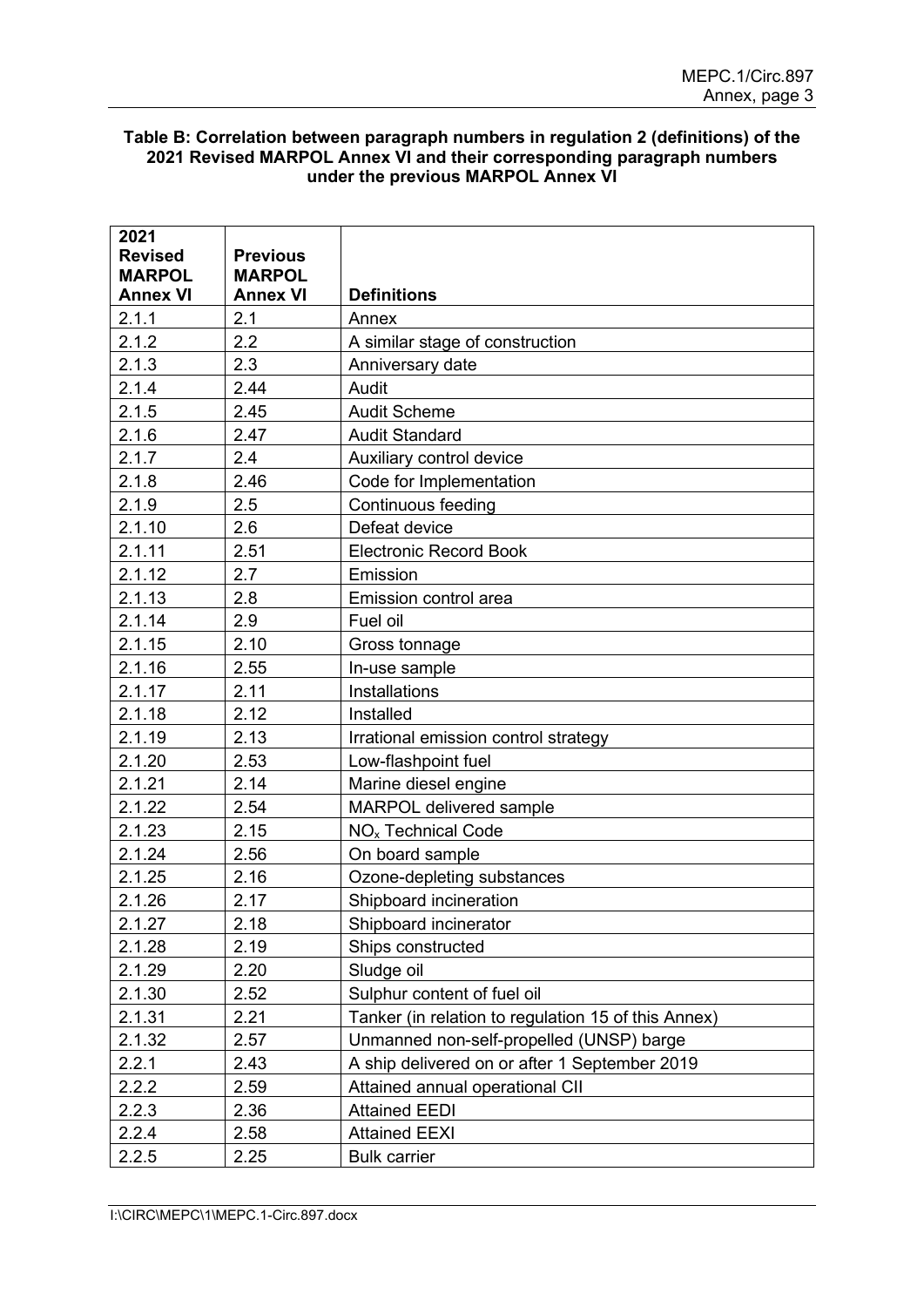| 2021<br><b>Revised</b><br><b>MARPOL</b><br><b>Annex VI</b> | <b>Previous</b><br><b>MARPOL</b><br><b>Annex VI</b> | <b>Definitions</b>                              |  |
|------------------------------------------------------------|-----------------------------------------------------|-------------------------------------------------|--|
| 2.2.6                                                      | 2.48                                                | Calendar year                                   |  |
| 2.2.7                                                      | 2.31                                                | <b>Combination carrier</b>                      |  |
| 2.2.8                                                      | 2.49                                                | Company                                         |  |
| 2.2.9                                                      | 2.28                                                | Containership                                   |  |
| 2.2.10                                                     | 2.40                                                | Conventional propulsion                         |  |
| 2.2.11                                                     | 2.39                                                | Cruise passenger ship                           |  |
| 2.2.12                                                     | 2.50                                                | Distance travelled                              |  |
| 2.2.13                                                     | 2.22                                                | Existing ship                                   |  |
| 2.2.14                                                     | 2.26                                                | Gas carrier                                     |  |
| 2.2.15                                                     | 2.29                                                | General cargo ship                              |  |
| 2.2.16                                                     | 2.38                                                | <b>LNG</b> carrier                              |  |
| 2.2.17                                                     | 2.24                                                | Major conversion                                |  |
| 2.2.18                                                     | 2.23                                                | New ship                                        |  |
| 2.2.19                                                     | 2.41                                                | Non-conventional propulsion                     |  |
| 2.2.20                                                     | 2.32                                                | Passenger ship                                  |  |
| 2.2.21                                                     | 2.42                                                | Polar Code                                      |  |
| 2.2.22                                                     | 2.30                                                | Refrigerated cargo carrier                      |  |
| 2.2.23                                                     | 2.61                                                | Required annual operational CII                 |  |
| 2.2.24                                                     | 2.37                                                | <b>Required EEDI</b>                            |  |
| 2.2.25                                                     | 2.60                                                | <b>Required EEXI</b>                            |  |
| 2.2.26                                                     | 2.34                                                | Ro-ro cargo ship                                |  |
| 2.2.27                                                     | 2.33                                                | Ro-ro cargo ship (vehicle carrier)              |  |
| 2.2.28                                                     | 2.35                                                | Ro-ro passenger ship                            |  |
| 2.2.29                                                     | 2.27                                                | Tanker (in relation to chapter 4 of this Annex) |  |